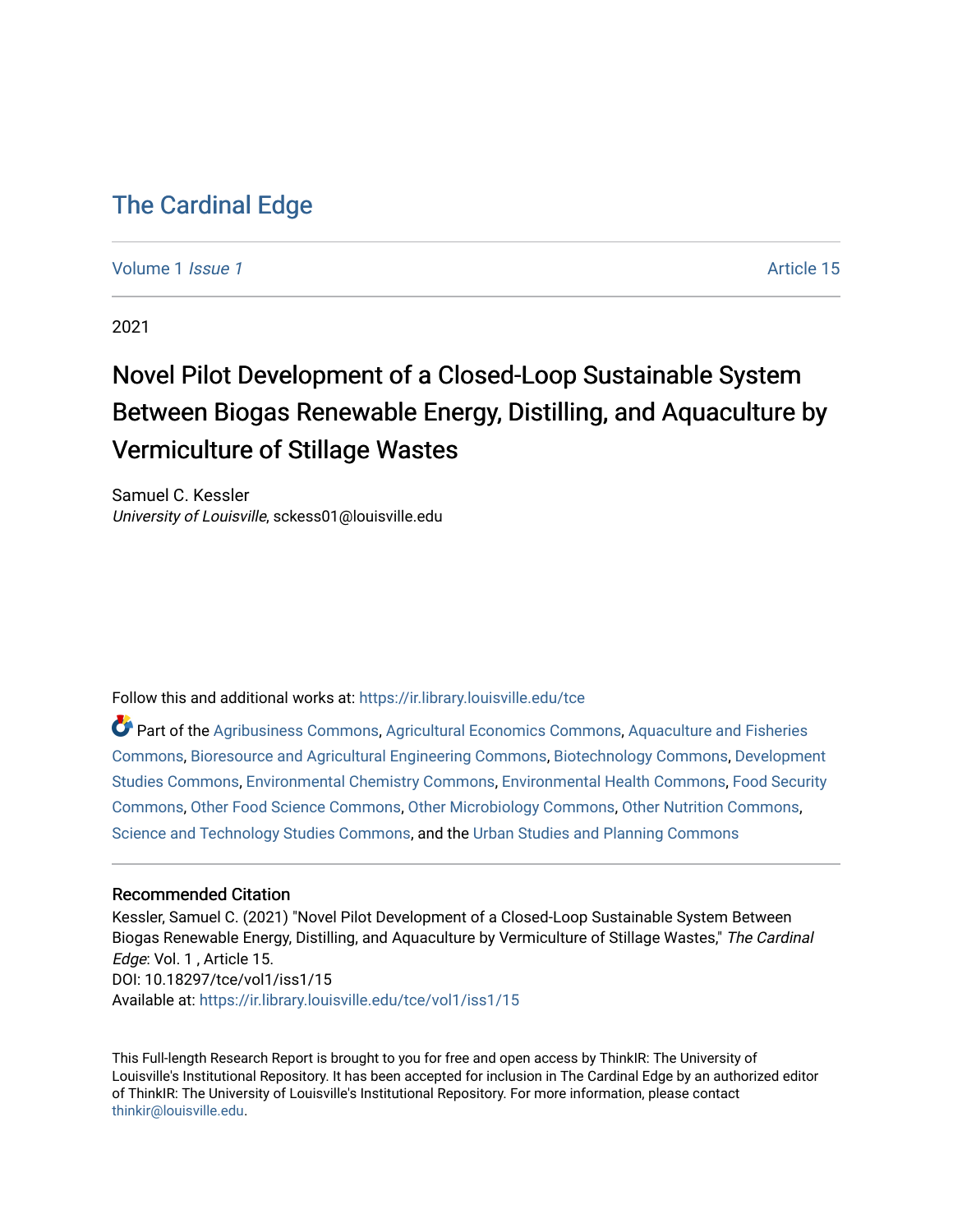### Novel Pilot Development of a Closed-Loop Sustainable System Between Biogas Renewable Energy, Distilling, and Aquaculture by Vermiculture of Stillage Wastes

#### Cover Page Footnote

I would like to thank the Gatton Academy at Western Kentucky University for funding a significant portion of this research which was then later published after further collaboration and learning at the University of Louisville, as well as the Kentucky State University Aquaculture Research Center, and the Collett family of Frankfort, KY for hosting me. I would also like to thank my Dad, Dr. Richard Kessler, for mentoring and monitoring the vermiculture study with the resources of the CU Environmental Science field lab.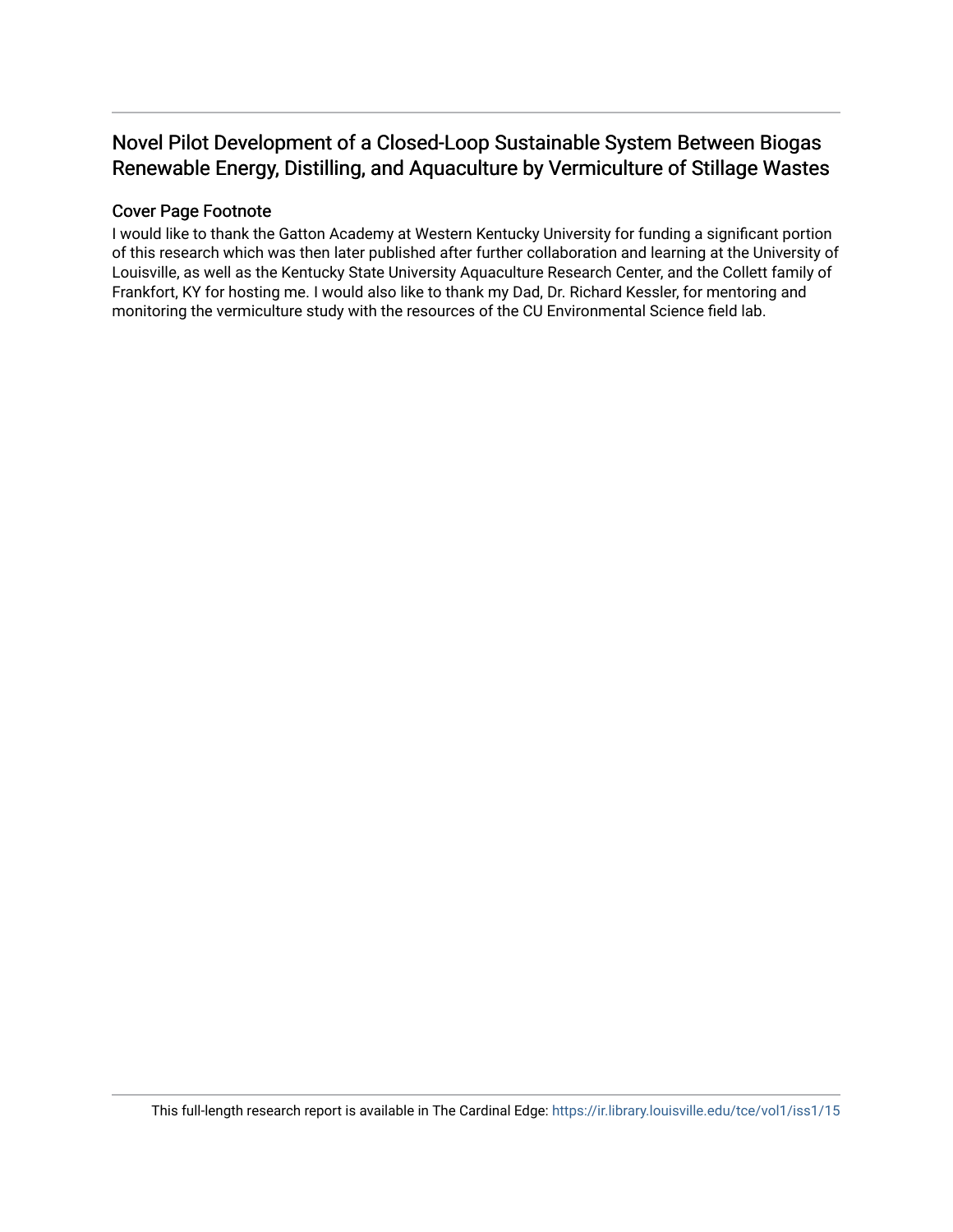# **Novel Pilot Development of a Closed-Loop Sustainable System Between Biogas Renewable Energy, Distilling, and Aquaculture of**  *Oreochromis niloticus* **with Vermiculture of**  *Hermetia illucens*

**AUTHOR: Samuel Kessler**<sup>1,8</sup>

ACKNOWLEDGED CONTRIBUTORS: Vikas Kumar<sup>2,3</sup>, Waldemar Rossi Jr.<sup>2</sup>, Jagannadah Satyvolu<sup>4</sup>, Habte Michael Habte Tsion<sup>2</sup>, Richard Kessler<sup>5</sup>, Keith Phillips<sup>6</sup>, John McClean<sup>7</sup>

<sup>1</sup>University of Louisville, Dept. Geography & Geoscience, Environmental Analysis, Louisville KY, 40208 <sup>2</sup>Kentucky State University, Aquaculture Research Center, Frankfort, KY, 40601 <sup>3</sup>University of Idaho, Hagerman Fish Culture Experiment Station, Hagerman, ID, 83332 <sup>4</sup>University of Louisville, CONN Center for Renewable Energy, Biofuels Group, Louisville, KY, 40208 <sup>5</sup>Campbellsville University, Division of Natural Science, Environmental Science, Campbellsville, KY, 42718 <sup>6</sup>Western Kentucky University, Department of Biology, Bowling Green, KY, 42101 <sup>7</sup>MAC Farms Inc. Anaerobic Digestion Services, Campbellsville KY, 42718 <sup>8</sup>Gatton Academy of Science and Mathematics, Research Internship Grant Program, Western Kentucky University, Bowling Green, KY, 42101

#### **ABSTRACT**

This study provides a mixed-methods approach in analyzing a potential closed-loop system between renewable biogas production from anaerobic digestion, vermiculture production, aquaculture production, and organic wastes with a particular focus on stillage wastes. Knowledge gaps to implementing this system were qualitatively identified as disconnect between digestate management of biodigestion and aquaculture production. This gap was addressed by conducting a vermiculture rearing trial utilizing a digestate-infused substrate (along with an organic sorbent and stillage wastes) for Black Soldier Fly Larvae (BSFL, *Hermetia illucens*). Those larvae were then analyzed for nutritional content, to consider in comparison to other *Hermetia illucens* used in commercial BSFL products for aquaculture feed production. In a separate aquaculture production trial, said BSFL ingredients were formulated into two different aquaculture feeds to assess a comparison with commercial aquaculture feed for Nile Tilapia (*Oreochromus niloticus)* which is one of the most widely cultured species. Results provide that BSFL feed is readily accepted by Tilapia, and that BSFL reared on the digestate infused substrate are of comparable proximate nutritional content. This study verifies the efficacy of a directional link between anaerobic biodigestion, vermiculture, and aquaculture and, therefore, holds great potential to implement a more closed-loop sustainable system with the primary outputs of food products and renewable biogas energy from anaerobic biodigestion in such a manner that may reduce methane emissions from component practices of the more closed-loop model. The conclusion of this pilot scale work urges large-scale implementation, which necessitates collaboration between scientific and industrial communities along with support from policymakers and legislative bodies to incentivize synergetic behavior across multiple sectors and components of the system.

**KEYWORDS***:* Stillage, Biogas, Aquaculture, BSFL, Nile Tilapia, Vermiculture, Agriculture, Sustainable Model, Closed Loop, Methane, Bioengineering, Environmental Sustainability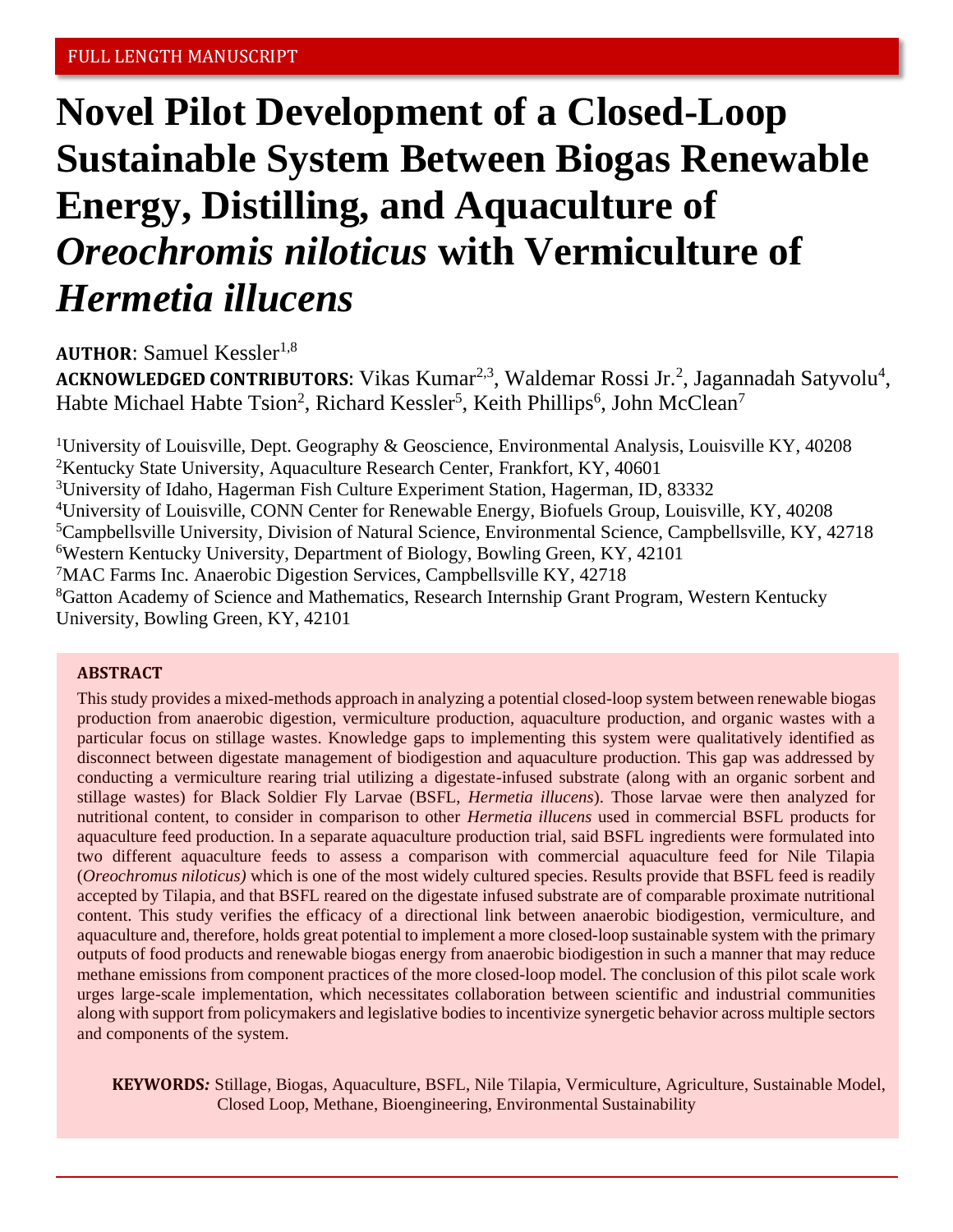#### **INTRODUCTION**

This paper provides an analysis on the viability of implementing a more closed-loop sustainable system between stillage and food wastes, renewable energy from biogas via anaerobic digestion of these wastes, vermiculture production, and aquaculture production. This is considered via a mixed-methods approach involving qualitative systematic analyses and quantitative conclusions from a scientific pilot study demonstrating a critical connection between anaerobic digestion, vermiculture, and aquaculture. In combination, evidence is provided supporting the efficacy to develop a closedloop sustainable system by linking the management of stillage and other organic wastes via anaerobic biodigestion, vermiculture production including the residues of biogas production, and subsequent aquaculture production from larvae which may be reared on digestate-infused substrate. Aquaculture wastes may

then be returned to biodigestion. A conceptual model for this sustainable system is provided in Figure 1.

A thorough explanation of components, uses, products, and interactions of the proposed system is provided with Figure 1. External inputs into the system may occur at each point in the above cycle, whether they be added substrate stabilization in vermiculture production, natural or introduced feed additives in aquaculture production, additional nutrients and light source in crop production, wastes apart from stillage such as non-aquaculture-based food wastes, or other biochemical inputs in the control of anaerobic digestion. These are the points at which the system cannot be considered "closed," however, these inputs are classified as external to the proposed "closedloop" depicted in the conceptual model.

The interconnected components of this system model may be assessed. Beginning with aquaculture, the industry has a need for sustainable feed sources due to a reliance on





\***Key:** Labels between arrows represent components. Arrows represent actions between components. Dashed boxes represent system output products and/or activities. Solid boxes represent potential external inputs to the system where desired.

**\*Explanation**:. For the purposes of the figure, "Mash Bill" refers to grains found in the production of any particular whiskey, including corn, rye, wheat, and malted barley. "Distillate Stillage" refers to any form of stillage waste from the distilling process of alcohol production. "Food wastes", stemming from aquaculture production, refer to any wastes associated with human consumption of fish products; "Food & Agriculture Waste" refers to any organic wastes from food production/consumption or agricultural activity, from crops/crop-residues, or wastes of cropbased products. The label beginning with "Portion of Stillage…" refers to a percent diversion of distillate and solid food wastes for use in vermiculture as necessary to establish substrate volume detailed herein. The label beginning with "remaining wastes" refers to the remaining wastes after extraction of valued materials as a process of pretreatment before biodigestion, along with any remaining solids as necessary for the digestion process and desired future digestate. "Frass" is the resulting product from a substrate which has been fed to larvae for vermiculture, which is often remaining solids as nece dry and may be used as soil additive, fertilizer, or as a potential feed component. Such pretreatment extraction of valuable materials may include protein extraction, fiber extraction, sugar extraction, or other, by physical and/or chemical means. Extracted valuable products from these wastes are considered "value added products" in the Figure. "Digestate" is the waste byproduct/coproduct remaining after anaerobic digestion, containing any indigested material, having reduced organic content from feedstock. It has low solids content and is often used as a fertilizer. Digestate may be dewatered for recovery of solids as soil additive. Depending on the digestion process employed, digestate may contain high ammonium, salinity, phosphate, high chemical oxygen demand, and/or remaining active enzymes and bacteria. Digestate volume and bacteria are often recycled within the system to maintain digestion activity, however, after a degree of cumulation digestate-based volume must be removed from the system to allow continued intake of feedstock volume & to occur at the front end of the digestion system. An especially relevant digestate waste is certified digestate (American Biogas Council, 2019). In any instance, "External Input" refers to optional input from external wastes streams relevant to the component or component process or biochemical/biophysical regulation of said process. Note that the author solely claims rights of intellectual property for the system diagram, though not necessarily individual components.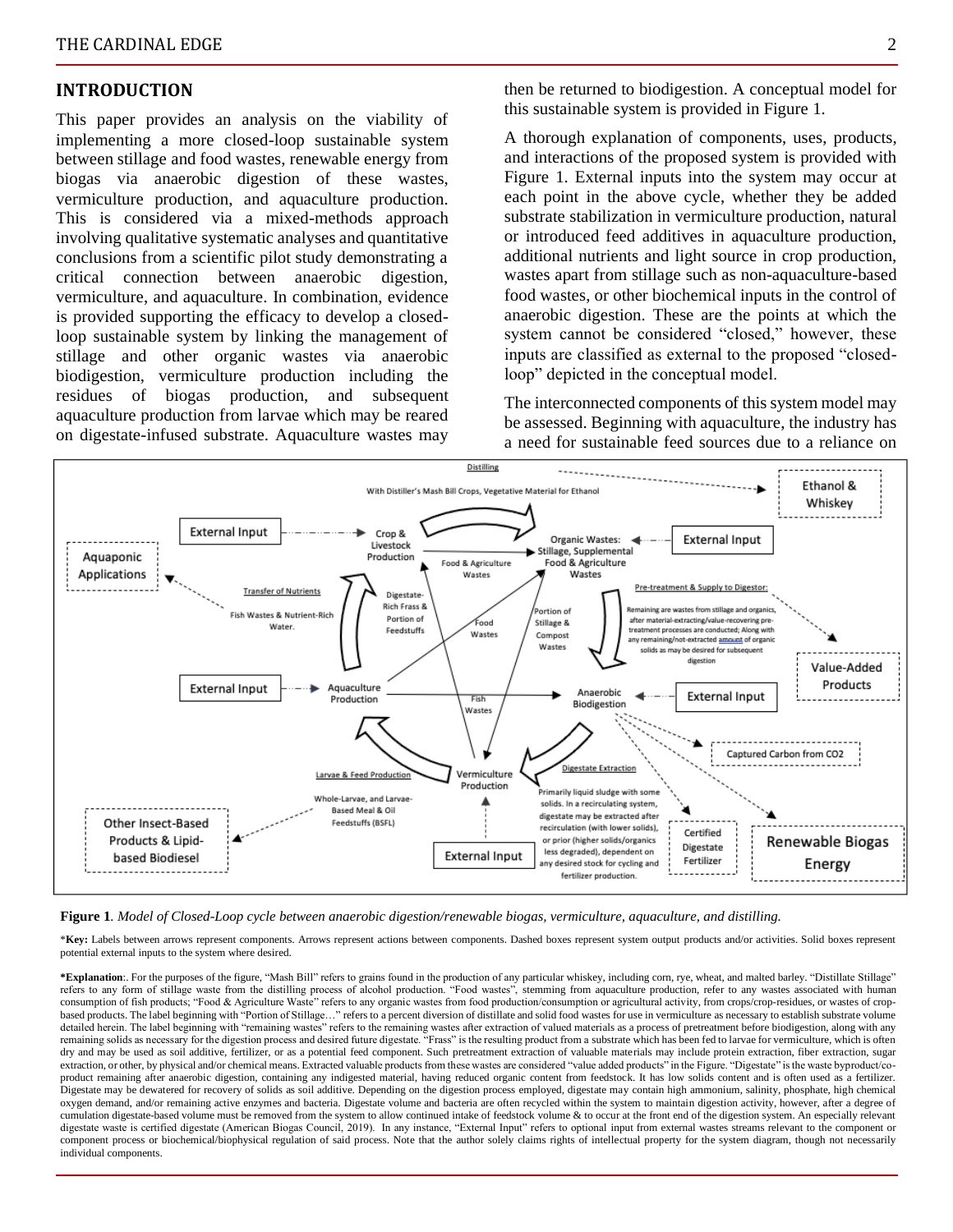menhaden-derived ingredients which are often considered a keystone species to many fisheries. This has led to the suggestion that insect-based protein and fat sources be widely implemented, including sustainable use of insects reared on waste products and common waste streams (Shumo, 2019). In the European Union, certain larvae have been observed to not bioaccumulate contaminants above stringently legislated safety limits (Lievens, 2020). It has been further established that aquaculture wastes are a potential source of methane where aquaculture sludge even from brackish sources may be used as a potential fuel source to anaerobic biodigestion (Mirzoyan, 2008). Aquaculture effluent and other fish wastes may also be irrigated and used as fertilizer to improve yields, including when applied to crops such as wheat, barley, corn, and rye (Snow 2008; Tung, 2021; Lund, 2014) which are also common components of distillers' mashbuild. The subsequent byproduct waste of stillage from processes such as bourbon production is also known to have high organic load and subsequently high biological & chemical oxygen demand (near the 6700 mg/L range, as provided to the author from a confidential source, using analysis method SM 5520 D 2011). Both stillage and food wastes have been identified for sustainable implementation in anaerobic biodigestion (Nasr, 2012 , Slorach, 2019). From these wastes, anaerobic biodigestion may then be used as a sustainable method of renewable energy production with combined heat & power from captured biogas having significant net carbon reduction from the prevention of natural methane emissions (He, 2018). Following the biodigestion process, a digestate byproduct is produced with very low total solids content. In some cases, the "loop" is then broken where this byproduct is treated as waste or discharged to sewer systems.

Digestate has been identified as a soil additive and alternative to mineral fertilizer (Panuccio, 2018), however, permitting is required in some instances or otherwise further processing to extract the small amount of total solids from the digestate or to dewater the digestate, which would also require energy input. Where stillage is a bottlenecking byproduct waste to the distilling process—meaning that without the removal of stillage the distilling process is halted—digestate may be considered a bottlenecking byproduct of anaerobic biodigestion. Treatment is often costly and can entail implementation of a wastewater treatment plant in some cases (Vutai, 2016). These conditions suggest that digestate waste management by lower cost means, such as vermiculture, may be favorable to form a sustainable system. The remaining "link" in the sustainable system lies in determining whether a vermiculture substrate may be infused with digestate to successfully rear larvae of adequate nutritional quality, comparable in performance

to standard aquaculture feeds. An additional observation of value is whether the remaining frass content may be observed to have high enough total solids for digestate containment and be of sufficient quality as fertilizer.

To answer this question, and substantiate the concept of this sustainable system, this study designed a vermiculture rearing trial utilizing a digestate-infused substrate with Black Soldier Fly Larvae (BSFL, *Hermetia illucens*). This was conducted such that trial BSFL would be analyzed for proximate nutritional content, to be compared to the standard nutritional value of BSFL used in commercial processing into oil and meal products at industrial scale. Separately, commercial BSFL meal and oil products were used to formulate feeds in an aquaculture trial designed to assess a comparison with standard commercial aquaculture feed. An analysis of the results from both trials would then identify any potential for a directional link between anaerobic biodigestion, vermiculture, and aquaculture – where demonstrated potential would suggest the viability of implementing a more closed-loop sustainable system. As shown in Figure 1, along with many added benefits from processes in the system the primary outputs of said system would include food products and renewable biogas energy produced from methane-reducing anaerobic biodigestion of system wastes.

#### **BACKGROUND & QUALITATIVE ANALYSIS**

#### *Feasible Environmental Impact & Economics for Anaerobic Digestion of Stillage Waste*

In recent years the United States Environmental Protection Agency has reported that methane, one of the most potent greenhouse gasses, accounts for approximately 10% of annual greenhouse gas emissions from human activity. Much of this emission originates from the decomposition and use of organic wastes. Methane emissions come primarily from enteric fermentation (the decomposition of material in animal digestive systems) an abundance of which occurs in the agriculture & food production sector, where food waste and loss are responsible for between 8 to 10% volume of total GHG gas emissions (Shukla et. al, 2019). Even where carbon capture does not occur, unlike some forms of bioenergy (i.e. gasification, which varies more based on feedstock and feed rate), anaerobic digestion significantly offsets the total GHG effect in the exchange of emitted gas from methane (which may be up to 80 times the warming power of carbon dioxide in during the first 20 years after emission) to less potent carbon dioxide which may also be sequestered (Zaks, 2011). In general the majority of methane emissions are tied to either some form of non-renewable energy or biological decomposition in the environment whether by digestion or decay. Implementing anaerobic digestion systems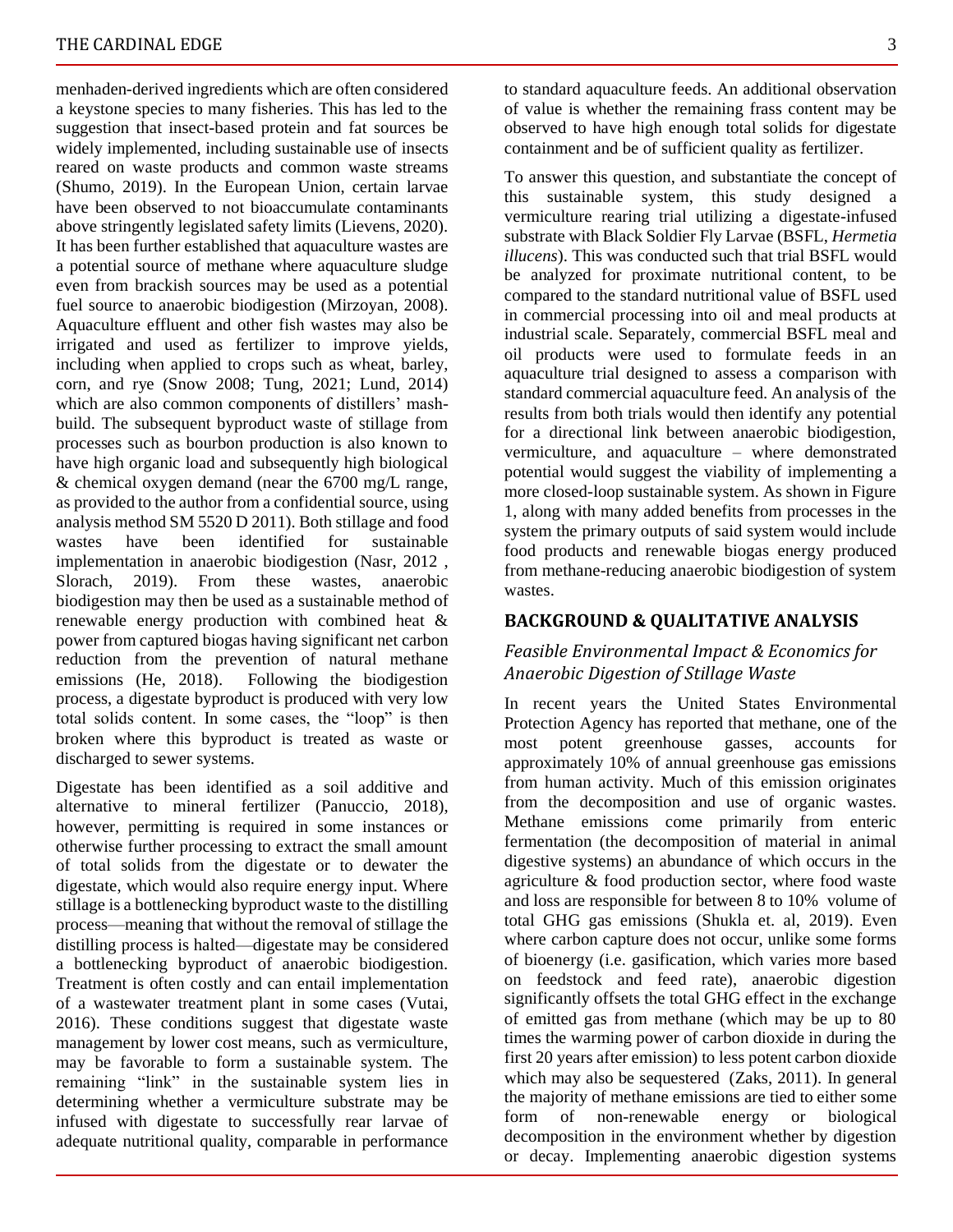promises the capability of capturing methane from digesting organic wastes and, as a result, producing renewable biogas. This process includes agricultural, industrial, and food wastes that can be diverted from landfills. Wastes are often consistently available in cities where urbanization has brought increased density of solid waste, in addition to waste from consolidated industrial areas. In any instance, logistical and cost-based challenges exist in managing organic wastes.

Given that the key restricting factor of practicing anaerobic digestion is achieving desired economic benefits (Chen et al, 2017) local economic drivers, external to the biodigestion process itself, tied to certain waste streams can increase the economic & environmental benefits of biodigestion. This can be observed when considering anaerobic digestion as a cheaper waste management alternative for wastes as opposed to strictly a means of renewable energy production. For example, in several areas of the United States such as Kentucky and Tennessee, stillage wastes from the distilling industry are a waste management challenge across rural and urban areas. Stillage is a waste product from distillery production which poses an environmental concern due to low pH, high chemical and biological oxygen demand, and high organic load. It is also classified as an odor pollutant, due to gaseous emissions which can occur in aerobic conditions and is

regulated as an industrial pollutant (Kentucky Energy and Environment Cabinet, 2017). Anaerobic digestion has been identified as a comparatively very effective method of stillage waste treatment (Mikucka & Zielińska, 2020). The cost of anaerobic digestion from a third-party wastes manager can be far cheaper than the costs of most typical management including stillage discharge, lagoon management/aerobic digestion, or production of grains from running expensive drier systems – as well as having the added benefit eliminating and capturing emissions for energy production. Analysis conducted by the University of Louisville CONN Center for Renewable Energy provided confidentially to the author have also suggested that the operating cost of energy-producing anaerobic digestion (even where operated by a third-party wastes manager) is a significant margin of cost cheaper than typical fees for stillage discharge to sewer managers, or using the same volume of stillage for the production of grains from running expensive drier systems (Figure 2). These economic benefits align with the environmental benefit of eliminating and capturing emissions for energy production (Cavinato, 2010). Involving stillage wastes (or for that matter, other wastes that fall under similar economic and environmental contexts) in sustainable system design allows a unique economic basis for companies, federal or provincial government, or citybased entities to make investments in anaerobic digestion to produce renewable energy. This is especially relevant



**Figure 2***. Model of Stillage Management from Bourbon & Alcohol Production.* Wet Cake – Subsequent solids from centrifuge, Thin Stillage- Separated liquids after centrifuge, Syrup- Condensed product after evaporation of thin stillage, DDG – Distillers Dried Grains, DDGS – Distillers Dried Grains with Solubles, Cattle "Slop" Feed – Combination of thin stillage and wet cake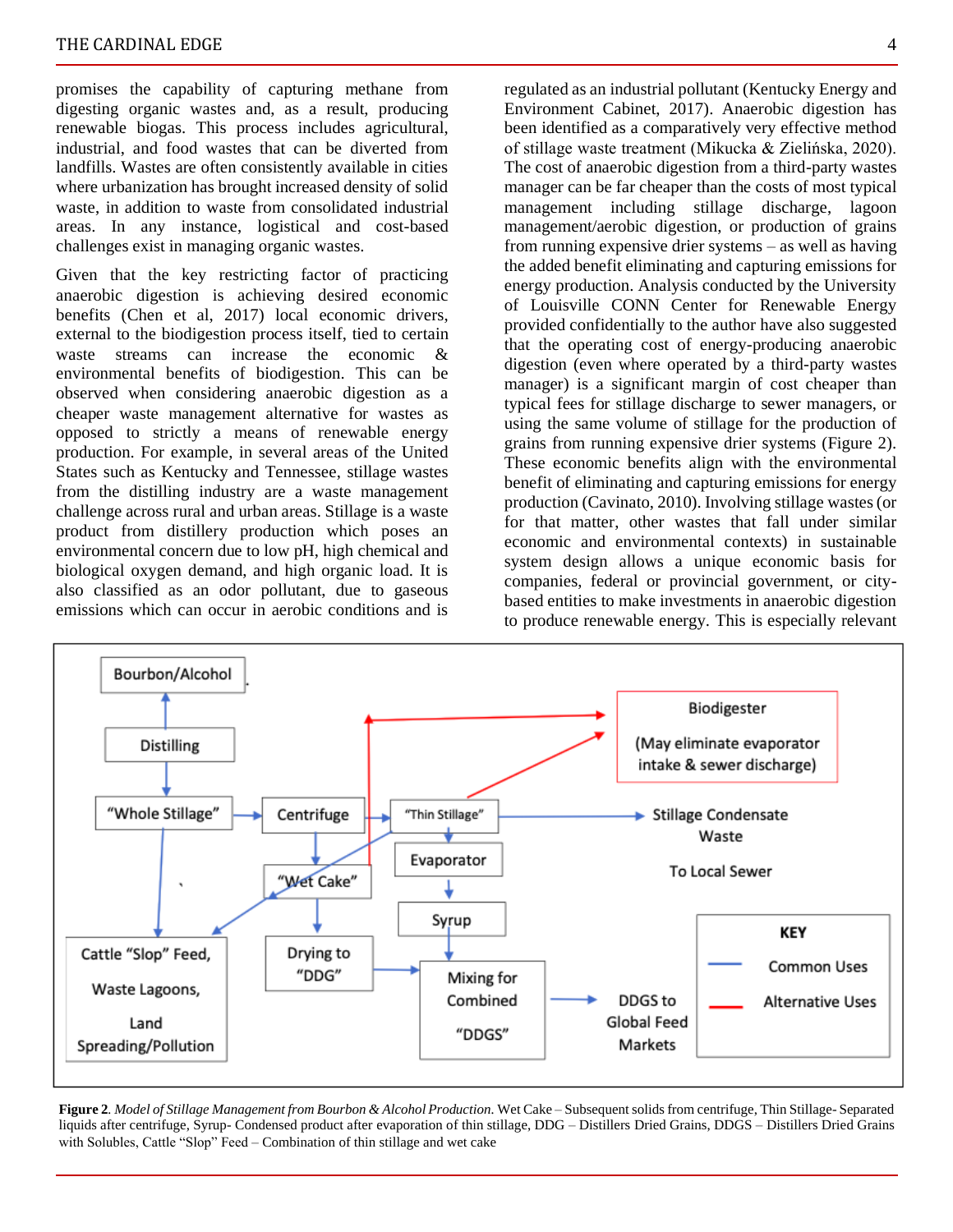where groups must decide under mandates how to pursue renewable energy benchmarks or a cost-effective alternatives to fossil fuels.

In instances involving organic wastes like stillage into a sustainable system with biodigestion, a unique economic basis exists for companies, government, or city-based investments in anaerobic digestion to produce renewable energy in deciding whether to pursue renewable energy benchmarks or a cost-effective alternative to fossil fuels. This is partly due to the recent boom in the bourbon industry specifically in areas like the Commonwealth of Kentucky which has driven economic growth (University of Louisville Urban Studies Institute, 2017), and likewise stillage wastes. Where anaerobic digestion is implemented with stillage, the digestor captures methane which would otherwise be emitted over a relatively short amount of time compared to other wastes– whether by decomposition or aerobic digestion of stillage waste, or by the enteric fermentation of cattle by digestion of direct stillage feed or stillage-based grain products. Other common and sometimes illicit practices include chemically induced aerobic digestion in waste lagoons (where illicit discharge may occur), cattle feeding which may occur in excess, or landspreading (Personal Communication, Director of Compliance Assistance, Kentucky Energy & Environment Cabinet). Case studies have shown that the use of anaerobic digestion to take various waste streams for renewable gas production can be considered a strongly sustainable solution (Meester et al, 2012). It may better preserve natural environmental capital by avoiding pollution through waste diversion and elimination. This process also "upcycles" value from wastes by recovery of biogas, along with the potential for low-nitrogen biofertilizer from remaining residue wastes. It may also lower the costs of urban waste management since lowering the total organic level of a waste material through anaerobic digestion then lowers the cost of discharge of remaining residues, a byproduct referred to as digestate.

Under present economic conditions, the cost for discharge still represents significant cost to urban and rural distilleries either from sewage discharge or stillage-based feed production. The other option where stillage is not discharged is the thinning and drying of stillage, which includes operation of evaporator and dryer systems (Figure 2) to produce a feed product of dried distillers' grains with solubles (DDGS). Distillery-based estimates of methane emissions from the thinning and drying processes are not readily available, however, significant energy demand exists for this process- a cost which serves to shrink any margins of profit on the sale of DDGS. Other "shrinking" forces include those from global trade, DDGS is often sent to markets in China and throughout Asia. It has been an economic target of the PRC from

recent trade wars with the United States (Kentucky Department of Agriculture, Senior Trade Advisor, Personal Communication, 2018). Also for consideration is additional greenhouse gas emissions from the shipping process. In some cases where DDGS production would a be more economically attractive option than paying discharge costs, urban distilleries do not have the space required to install the capital necessary to produce DDGS. Small and craft distilleries often lack adequate funding to do so. With these drivers, the primary one being the high cost of stillage management especially in urban areas, an urban to rural exchange of the waste can often occur. This creates an economic opportunity for rural entities to remove stillage from distilleries in more urban areas. This trend can then, unfortunately, significantly raise the potential for illicit landspreading.

Several observations may be drawn that suggest stillage wastes (whole stillage, wet cake, thin stillage) are an important waste stream of focus for biodigestion not only for the economic reasons previously discussed. One key opportunity is in improving the sustainability of the distilling industry by replacing current management systems with high energy demand often powered by fossil fuels, and potentially use biogas from stillage to provide heating necessary to the distilling process (Eskicioglu et al., 2011, Ziganshin et al., 2011). The use of stillage waste as a source of renewable biomethane through anaerobic biodigestion has the potential to reduce GHG emissions where implemented through renewable biogas. Incentives exist for the biodigestion of stillage as it is an improved avenue of waste management that saves costs, produces renewable energy, and in preventing pollution and methane emission, improves environmental quality.

Eliminating the necessity for this process, provides significant incentives for distilleries to finance the infrastructure necessary to directly link stillage waste with the digestor system (e.g. piping, trucking, etc.). Other technological advancements, patented by the University of Louisville, allow for added revenue in repurposing solid wastes from stillage into other products, while using remaining high-organic content reduced liquid in biodigestion. The operating costs of digestor systems and transmission of waste to a digestor could be absorbed by revenue and savings. The biodigestion portion of the sustainable system has been proven through technological development and is feasible. Due to otherwise high discharge costs and high operating costs with DDGS development, a unique situation creates a financing opportunity for the development of biodigesters and logistics of waste transportation, whereafter biodigesters may then accept other wastes from other sources such as food wastes.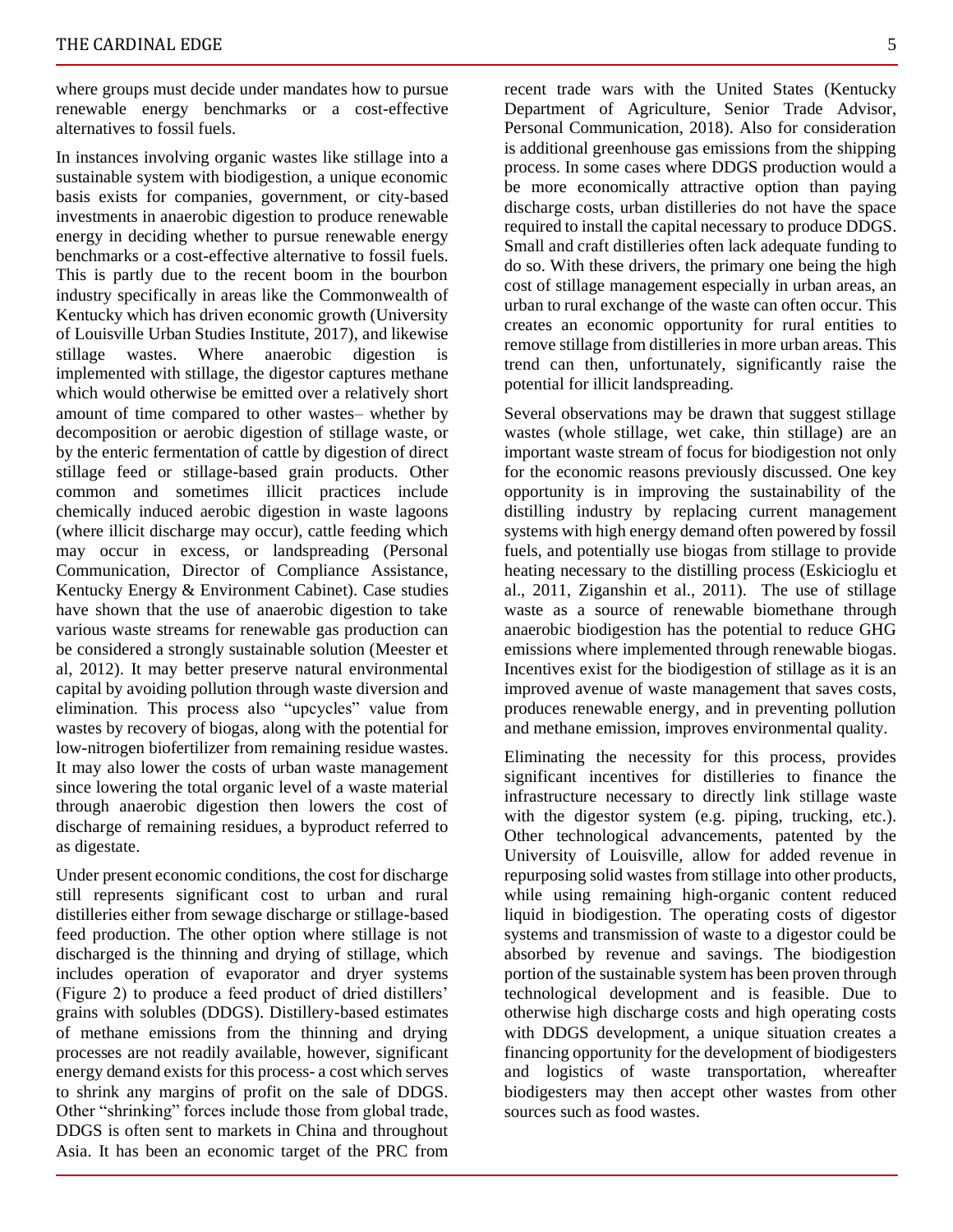Following biodigestion and production of renewable energy from produced methane, the by-product waste from biodigestion referred to as "digestate" is drastically reduced in total organic load from the digestion process (and often total solids content, the degree of which depends on the design of the digestion system). This reduction in organic load often suggests a reduction in total costs of digestate discharge or management— "lower" cost being relative to the higher cost of managing non-digested organic wastes by potentially more costly means or means other than anaerobic digestion such as direct sewer discharge. This comparatively lower cost poses economic motivation to provide wastes to anaerobic digestion systems, however, the remaining lower organic content of digestate waste (or otherwise some form of wastewater) must still exit the digestion system. This cost barrier can often be absorbed by waste providers who pay a fee equivalent to digestate management costs, however, it is nonetheless an economic barrier to overcome (but more-so in areas where economic drivers behind wastes like stillage are not available). Typical management in urban areas may include discharge to sewer systems, while management in areas with more space may include de-watering systems for fertilizer production, lagoon management, or use of a wastewater treatment plant. In general, these methods still pose a cost and do not pose a continuance of upcycling, which occurs at the front-end of digestion by converting wastes to wattage.

#### *Emerging Link between BSFL Vermiculture & Sustainable Aquaculture*

Commercial-scale vermiculture suggests promise for low-cost organic reduction and potential for a more closed-loop connection. This may occur as larvae upcycle recovered nutrients into feed production, which may then fuel aquaculture production. Aquaculture may then resupply wastes to anaerobic digestion systems. Insect proteins have been identified as a new source for animal feed (Stamer, 2015). The black soldier fly's larvae (*Hermetia illucens*) (BSFL) is a non-pest species generally researched as waste management technology and alternative protein feed-source for poultry. Thus, it may serve as a connection between food production in the aquaculture industry and waste management. BSFL digestion of organic matter has been shown to reduce discarded waste up to 50% with subsequent harvests of the larvae producing a feedstuff with protein and lipid content averaging 42% and 35% respectively, while nutrition content depends on rearing substrate (Sheppard et al. 1994; Newton et al. 2005). The BSFL may be considered an optimum candidate for aquafeed replacement (Stamer et. al, 2014). The BSFL are of sustainability interest, as the nutritional profile generally offers an acceptable composition of essential amino acids

and long-chain omega-3 fatty acids for wastemanagement while providing the potential to reduce GHG emissions as a low-tech waste reduction solution. The BSFL allow the value of waste to be upcycled, in the form of BSFL feed products high in fat and protein.

Studies have suggested that the BSFL fish feeds may partially or fully replace fish meal (FM) in the diets of channel catfish (*Ictalurus punctatus*), African catfish (*Clarias gariepinus*), flathead catfish (*Pylodictis olivaris*), yellow catfish (*Pelteobagrus fulvidraco*), blue tilapia (*Oreochromis aureus*), rainbow trout (*Oncorhynchus mykiss*), and Atlantic salmon (*Salmo salar*) (Bondari and Sheppard, 1987; Newton et al., 2005; Adeniyi and Folorunsho, 2015; Xiao et al., 2018; Lock et al., 2014). One study with turbot (*Scophthalmus maximus*) attributed findings of lower growth rate and feed efficiency to potential intolerance of even low inclusions of chitin (Kroeckel et al., 2012), though other studies have not explicitly found such effects.

The global aquaculture industry now provides at least 50% of all consumable fish (FAO, 2016), however, high quality and sustainable protein sources must be identified or developed to support continued industry growth. Meanwhile, as global food consumption increases, approximately one-third of food is wasted or lost with negative environmental impacts including an estimated annual greenhouse gas (GHG;  $CO<sub>2</sub>$  and CH<sub>4</sub>) emission of 3.3 billion metric tons of  $CO<sub>2</sub>$  equivalents (Gustavsson et al., 2011; Surendra et al., 2016).

To further demonstrate the applicability of BSFL feedstuffs, this study sought to determine nutritional applicability of BSFL meal and oil products derived from larvae reared on dried distillers' grain with solubles (DDGS) and other food wastes in the diet of Nile Tilapia (*Oreochromis niloticus*). Nile Tilapia is regarded as the most common species to commercial aquaculture.

To better illustrate the connection between food production and waste-management, a postliminary larval rearing trial was conducted to assess proximate nutrition composition of larvae reared on a substrate infused with liquid biodigestate, a byproduct of anaerobic biodigestion and methane sequestration. The methods and quantitative analyses of these trials are outlined below.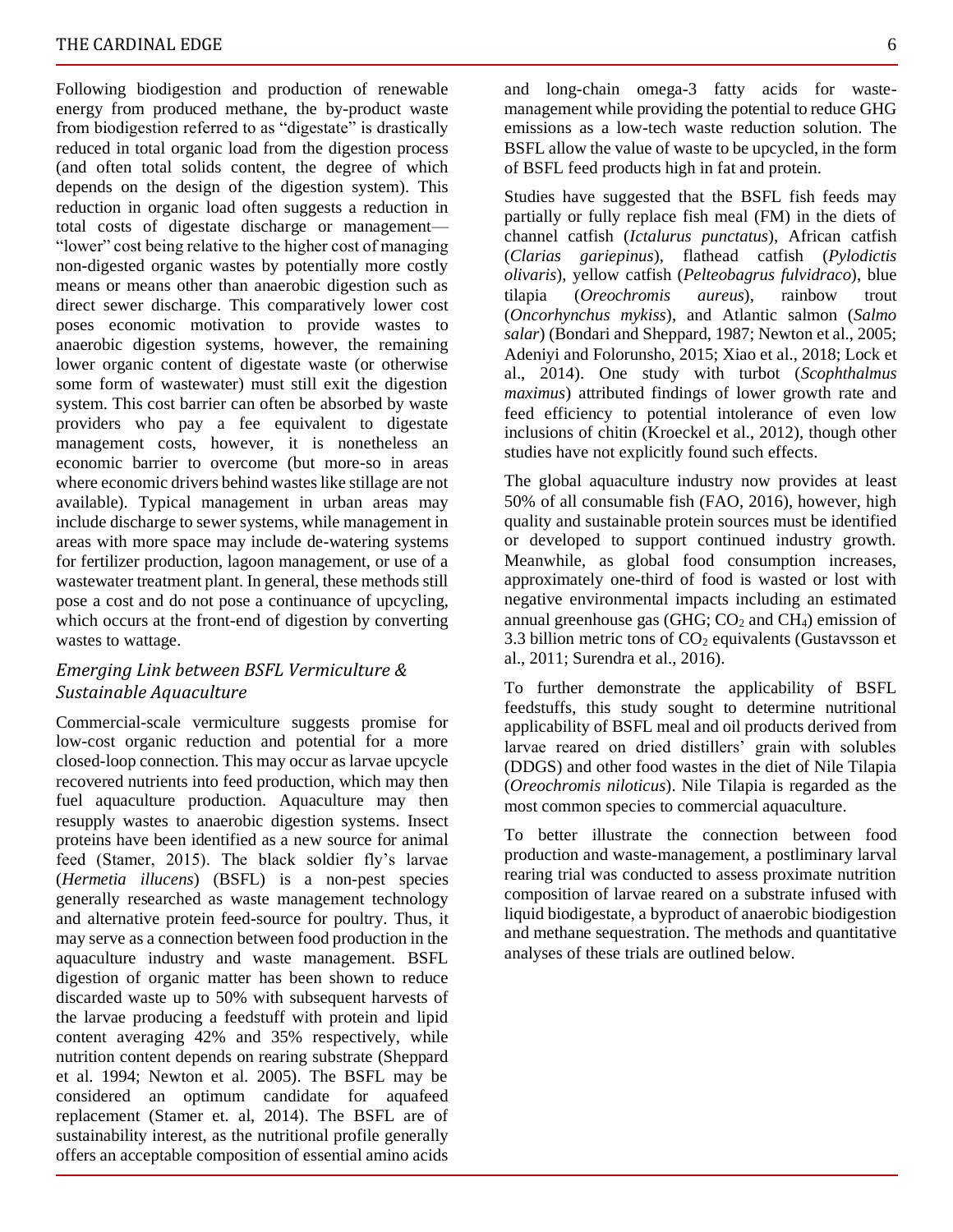|                                              |         | Diet             |                        |
|----------------------------------------------|---------|------------------|------------------------|
| Ingredients (g/100g of dry matter)           | Control | <b>BSFL Meal</b> | <b>BSFL Meal + Oil</b> |
| Menhaden fishmeal                            | 8.0     | 0.0              | 0.0                    |
| <b>BSFL</b> meal                             | 0.0     | 40.0             | 40.0                   |
| Soybean meal                                 | 42.1    | 13.4             | 13.4                   |
| Soy protein concentrate                      | 3.0     | 3.0              | 3.0                    |
| Wheat gluten                                 | 3.0     | 3.0              | 3.0                    |
| Wheat flour-70% starch                       | 32.9    | 34.0             | 34.0                   |
| CMC                                          | 1.5     | 1.5              | 1.5                    |
| Menhaden oil                                 | 1.5     | 1.5              | 0.0                    |
| Soybean oil                                  | 4.8     | 0.0              | 0.0                    |
| <b>BSFL</b> oil                              | 0.0     | 0.0              | 1.5                    |
| <sup>a</sup> Vitamin premix                  | 0.6     | 0.6              | 0.6                    |
| Stay C 35%                                   | 0.3     | 0.3              | 0.3                    |
| Choline chloride                             | 0.2     | 0.2              | 0.2                    |
| <sup>b</sup> F1-Mineral premix               | 0.4     | 0.4              | 0.4                    |
| Dicalcium phosphate                          | 1.7     | 2.0              | 2.0                    |
| DL-Methionine                                | 0.2     | 0.3              | 0.3                    |
| Proximate composition (g/100g of dry matter) |         |                  |                        |
| Crude protein                                | 33.0    | 32.7             | 32.9                   |
| Moisture                                     | 10.6    | 10.3             | 10.4                   |
| Extractable oil                              | 9.7     | 8.8              | 9.4                    |
| Total oil                                    | 10.5    | 9.7              | 10.2                   |
| Fiber                                        | 3.7     | 3.8              | 4.4                    |
| Ash                                          | 8.3     | 8.3              | 8.3                    |

Table 1. Ingredient and proximate composition (g/kg) of the experimental diets. <sup>a</sup>Provides per kg of diet: retinyl acetate (vitamin A), 3000 IU; cholecalciferol (vitamin D), 2400 IU; all-rac-α-tocopheryl acetate (vitamin E), 60 IU; menadione sodium bisulfite (vitamin K), 1.2 mg; ascorbic acid monophosphate (49% ascorbic acid, vitamin C), 120 mg; cyanocobalamin (vitamin B12), 0.024 mg; d-biotin, 0.168 mg; choline chloride, 1200 mg; folic acid, 1.2 mg; niacin, 12 mg; d-calcium pantothenate, 26 mg; pyridoxine, HCl, 6 mg; riboflavin, 7.2 mg; thiamin. HCl, 1.2 mg. <sup>b</sup>Provides per kg of diet: sodium chloride (NaCL, 3%Na, 61%CL), 3077 mg; ferrous sulfate (FeSO4·7H2O, 20% Fe), 65 mg; manganese sulfate (MnSO4, 36% Mn), 89 mg; zinc sulfate (ZnSO4·7H2O, 40% Zn), 150 mg; copper sulfate (CuSO4.5H2O, 25% Cu), 28 mg; potassium iodide (KI, 24% K, 76% I), 11 mg; Celite AW521 (acid-washed diatomaceous earth silica, 1000 mg).

#### **METHODS AND QUANTITATIVE ANALYSIS**

#### *Tilapia Diet Formulation*

A feeding trial was conducted over a period of eight weeks using nine tanks within a recirculating aquaculture system (RAS). BSFL meal and oil was varied among three formulated diets and was derived from BSFL reared on DDGS. A control diet (Control) served to replicate a commercial standard containing 0% BSFL composition. The first test diet (BSFLM) was composed of 40% BSFL meal as partial replacement of conventional soybean meal and total replacement of sardine fishmeal, with total removal of soybean oil. Menhaden oil was used as an added lipid source. The second test diet (BSLFM+O) was also composed of 40 % BSFL, using BSFL meal and oil as a partial replacement of conventional soybean meal and total replacement of both sardine fishmeal and menhaden oil, as well as soybean oil. To maintain isonitrogenous and isocaloric content of diets 2 and 3 by their BSFL replacement of ingredients from diet 1, dicalcium phosphate was increased by 17.6% to account for replacement of marine ingredients, DL-methionine levels were increased by 5% to retain omega-3 fatty-acid balance due to total soy protein replacement, with wheat flour also increased by .03% to maintain carbohydrates. All formulations retained a composition of 35% crude protein (CP), 8% lipids, and estimated digestible energy (DE) of 3.3 kcal/g (Table 1). To prepare all diets, dry ingredients were mixed for 20 minutes using a Hobart mixer (A200, Hobart, Troy, OH, USA). Oil sources were added slowly to the dry mixture and mixed for 5 minutes. Water was added to obtain 30% moisture, and the ingredients were mixed for an additional 10 minutes. Diets were passed through a grinder with a 2-mm die, then air dried for 24 hours. Diet strands were pelletized, with proximate composition of formulated aquafeed diets verified by NIR spectroscopy by using a microphazir ag-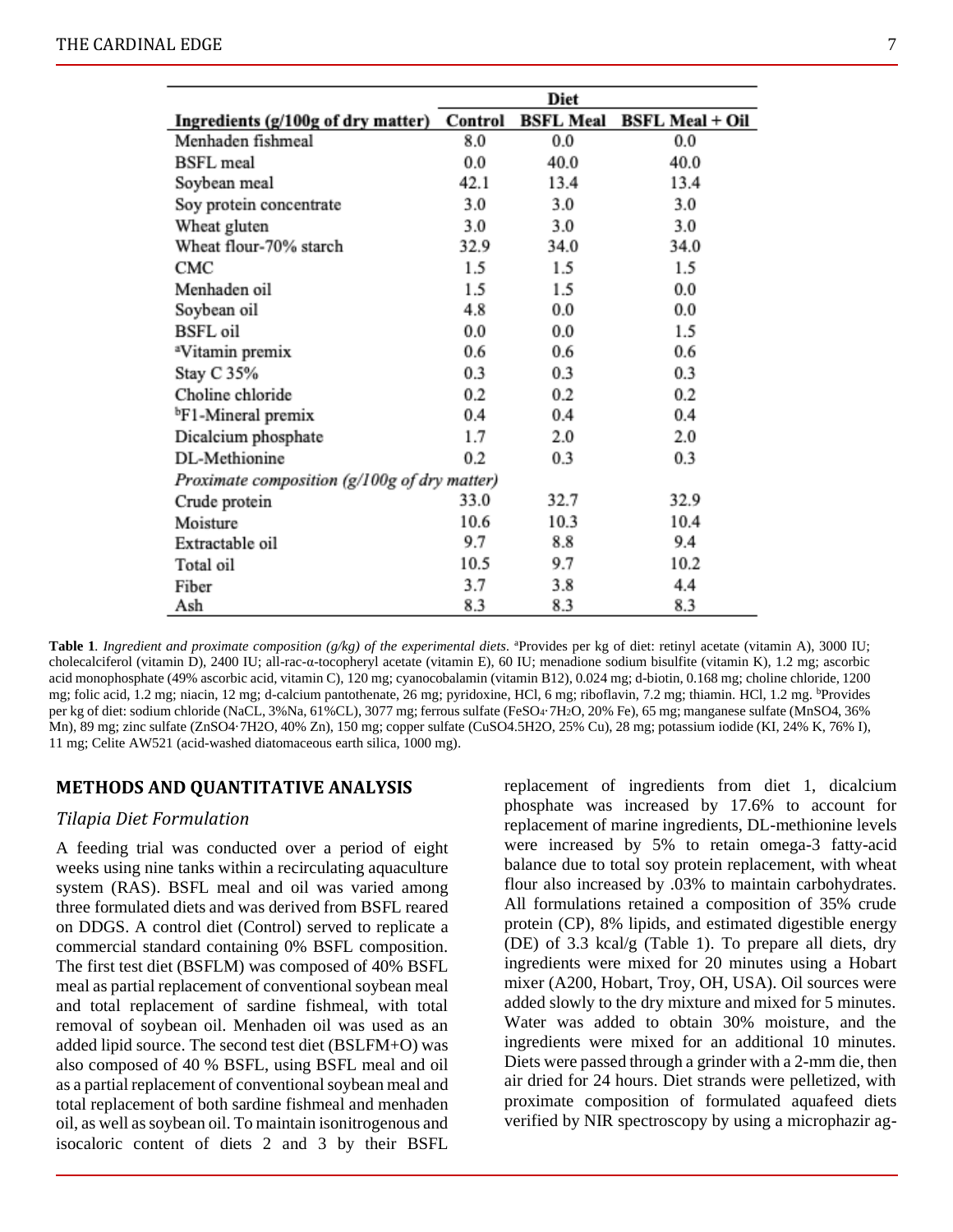

**Figure 3.** *Photograph of control-panel schematic of two-stage biodigestion of stillage & food waste, designed for rural/agricultural land use.*  Multiple stages of digestate labeled. Provided from personal communication with commercial biogas industry participant.

analyzer (Thermo Fisher Scientific, Waltham, MA, USA).

#### *Recirculating Aquaculture System & Water Quality Maintenance*

Tilapia were stocked in an indoor recirculating aquaculture system (RAS), comprised of nine racked aquaria  $(0.16 \text{ m}^3)$ , a 1000-L mechanical and biological propeller-washed bead filtration system, QL-8 ultraviolet sterilization filter (Lifegard Aquatics, Cerritos, CA), and heated sump with two-stages of pad filtration containing bio-balls for maintaining bacterial growth. Continuous circulation occurred between the sump, bead-filter, and UV-sterilizer. Aeration was provided by a Rotron blower (Ametek, Kent, OH), which supplied oxygen to one 12 inch air diffuser per tank. Prior to this feeding trial, juvenile Nile Tilapia were reared for approximately six weeks using commercial EXTR 400 Rangen feed (40% CP, 14% crude fat) until reaching an average stocking weight of  $49 \pm 1.5$ g. Triplicates were randomly selected to form three groups, one group for each feed mix. A total of 90 juvenile Nile tilapia were assessed for body weight and randomly stocked into the tanks in groups of 10, with an average feed-group stock density and total RAS stock density at  $3.08 \pm 0.2$  kg/m<sup>3</sup> and  $3.09 \pm 0.1$  kg/m<sup>3</sup>, respectively. Throughout the experiment, fish were fed to satiation. Temperature, pH, salinity, and dissolved oxygen (D.O.) continued to be monitored using a Hydrolab Quanta device (Hydrolab Corporation, Loveland, CO), with average temperature 26 degrees Celsius, pH 7.8, and D.O. 5.05 mg/L. TAN and  $NO<sub>2</sub>-N$ were monitored with a HACH DR 2800 spectrophotometer and controlled through partial change of water dechlorinated with sodium bicarbonate. Average

 $NO<sub>2</sub>-N$  and TAN were  $0.137\pm.02$  mg/L and  $0.758\pm.09$ mg/l respectively.

#### *Tilapia Harvest & Analysis*

After a period of 8 weeks, all fish were weighed by tank and a random sample of three fish per tank were euthanized, weighed, measured, and dissected to determine intraperitoneal fat (IPF), gut, and liver weight. From this data, production parameters including feed conversion ratio (FCR), protein efficiency ratio (PER), specific growth rate (SGR), hepatosomatic index (HSI), and weight gain rate (WGR) were determined. Blood samples from euthanized tilapia were also taken from the tail and analyzed by I-STAT E3+CL and VetScan VS2 comprehensive diagnostic blood analyzer.

#### *Rearing Methods for Separate BSFL Analysis*

In comparison to BSFL larvae products used in the aquaculture study, two larvae-rearing trials were conducted using spent DDGS as a supplement combined with anaerobic biodigestate in a liquid form. A commercial biodigestion facility operated by MAC Farms, Inc. which primarily uses stillage for digestion provided sampling points for this study. Biodigestate was captured from a stage of initial methagenesis in a bladder and a later stage post-bladder (referred to hereon as "stage 1" and "stage 2," respectively).

The BSFL rearing trials occurred within a commercially available Bio-Pod Plus system and varied by use of stage 1 and stage 2 biodigestate. With an initial target TS content of the rearing substrate between 30-40% (Dortmans, 2015), the substrate mixture volume for Trial 1 consisted of 0.28 parts peat moss, to 1-part pressed DDGS, to 1-part stage 1 biodigestate. The substrate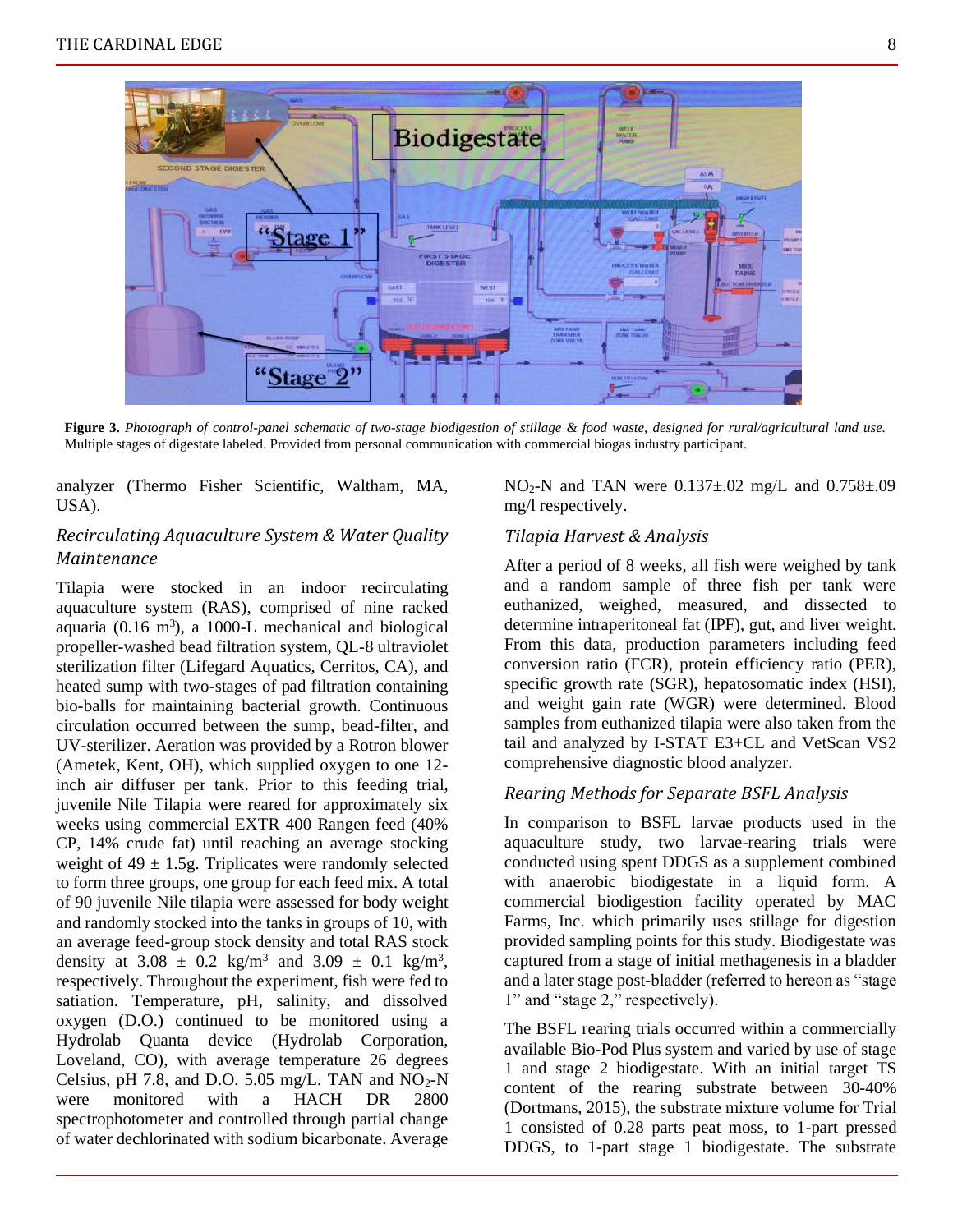mixture for Trial 2 consisted of 0.28 parts peat moss, to 1-part pressed DDGS, to 1-part stage 2 biodigestate. A period of 12 hours was allowed for the substrate to settle in the BioPod after formulation, at which point 500 BSFL were introduced in each trial. Initial age of the BSFL was approximately four days at introduction to the substrate in each trial, therefore, rearing time for both trials was determined to be 11 days to satisfy an approximate twoweek period prior to the prepupal instar at harvest (Sheppard et al, 2002). The relative mean temperature for Trial 1 was 23 degrees Celsius and 26 degrees Celsius for Trial 2; optimal temperature for BSFL is 27 degrees Celsius (Tomberlin, 2009). Throughout both trials, a filtering pad of the Bio-Pod remained in place on top of the drainage port to retain and absorb moisture and allow for any draining of the system without loss of solids at the end of the trial. As primarily digestate liquids filtered into the catchment area and drainage port, it was manually recycled throughout the system on a once-daily basis for both trials. As expected, there was a visible increase in TS content observed throughout the trials as the absorbed substrate material was consumed by larvae.

#### *BSFL Harvest Methods and Preliminary Data*

Larvae were harvested on day 11 at the end of the trial, the substrate-biomass was removed, and contents were sieved to separate larvae manually as opposed to postmigratory harvest. In Trial 1, 324 larvae were manually harvested from the BioPod. For Trial 2, 336 larvae were harvested in the same manner. Collected larvae for both trials were then stored at -20 degrees Celsius, then freezedried by a Labconco FreeZone machine (LABCONCO, Kansas City, MO) at minus 84 degrees Celsius and .570 mBar until total moisture was below 10%. Then, 10 samples of independent, random samples of 30 larvae from each trial were collected and ground with a pestle for microphazir analysis where results were then averaged.

#### **RESULTS**

#### *Tilapia Production Performance & Blood Parameters*

Performance of juvenile Tilapia diets post-harvest are represented in Table 2. Results were compared using

|             | Diet                       |                            |                             |  |
|-------------|----------------------------|----------------------------|-----------------------------|--|
|             | Control                    | <b>BSFLM</b>               | <b>BSFLM+O</b>              |  |
| FBW(g)      | $149.2 \pm 8.4$            | $140.6 \pm 6.4$            | $135.5 \pm 7.1$             |  |
| WG (%)      | $204.5 \pm 15.0$           | $183.1 \pm 13.0$           | $173.8 \pm 10.0$            |  |
| SGR (%/day) | $1.6 + 0.1$                | $1.5 \pm 0.1$              | $1.4 \pm 0.1$               |  |
| S(%)        | $100.0 + 0.0$              | $96.7 \pm 3.3$             | $100.0 \pm 0.0$             |  |
| FER         | $0.9 \pm 0.0^a$            | $0.6 \pm 0.1^{\rm b}$      | $0.6 \pm 0.0^b$             |  |
| FCR         | $1.2 \pm 0.1$ <sup>b</sup> | $1.7 \pm 0.2^a$            | $1.6 \pm 0.1^a$             |  |
| PER         | $2.6 \pm 0.1^a$            | $1.9 \pm 0.2^b$            | $1.9 \pm 0.1$ <sup>b</sup>  |  |
| K (%)       | $2.1 \pm 0.1$              | $2.2 \pm 0.0$              | $2.2 \pm 0.1$               |  |
| ISI $(\%)$  | $3.6 \pm 0.4$              | $2.7 \pm 0.1$              | $3.5 \pm 0.4$               |  |
| $HSI$ (%)   | $3.1 \pm 0.3^a$            | $1.9 \pm 0.1$ <sup>b</sup> | $2.9 \pm 0.4$ <sup>ab</sup> |  |

**Table 2.** *Growth performance and feed utilization of tilapia fed the control and experimental diets for 8 weeks\*.* \*FCR- Feed Conversion Ratio, PER- Protein Efficiency Ratio, SGR- Specific Growth Rate, HIS- Hepatosomatic Index, ISI- Intestinosomatic Index, WFR- Weight Gain Rate, K-Condition Factor. Values are mean  $\pm$  SE of three replicates per group for FBW, WGR, SGR, Survival, FER, FCR and PER, and nine replicates for K, ISI and HSI. Means in the same row with different superscripts are significantly (P < 0.05) different. Data were statistically analyzed using SPSS version 20 (SPSS, Chicago, IL, USA), and then subjected to one-way analysis of variances (ANOVA). Significant differences among the group means were further compared using Duncan's multiple range tests. P < 0.05 was statistically significant.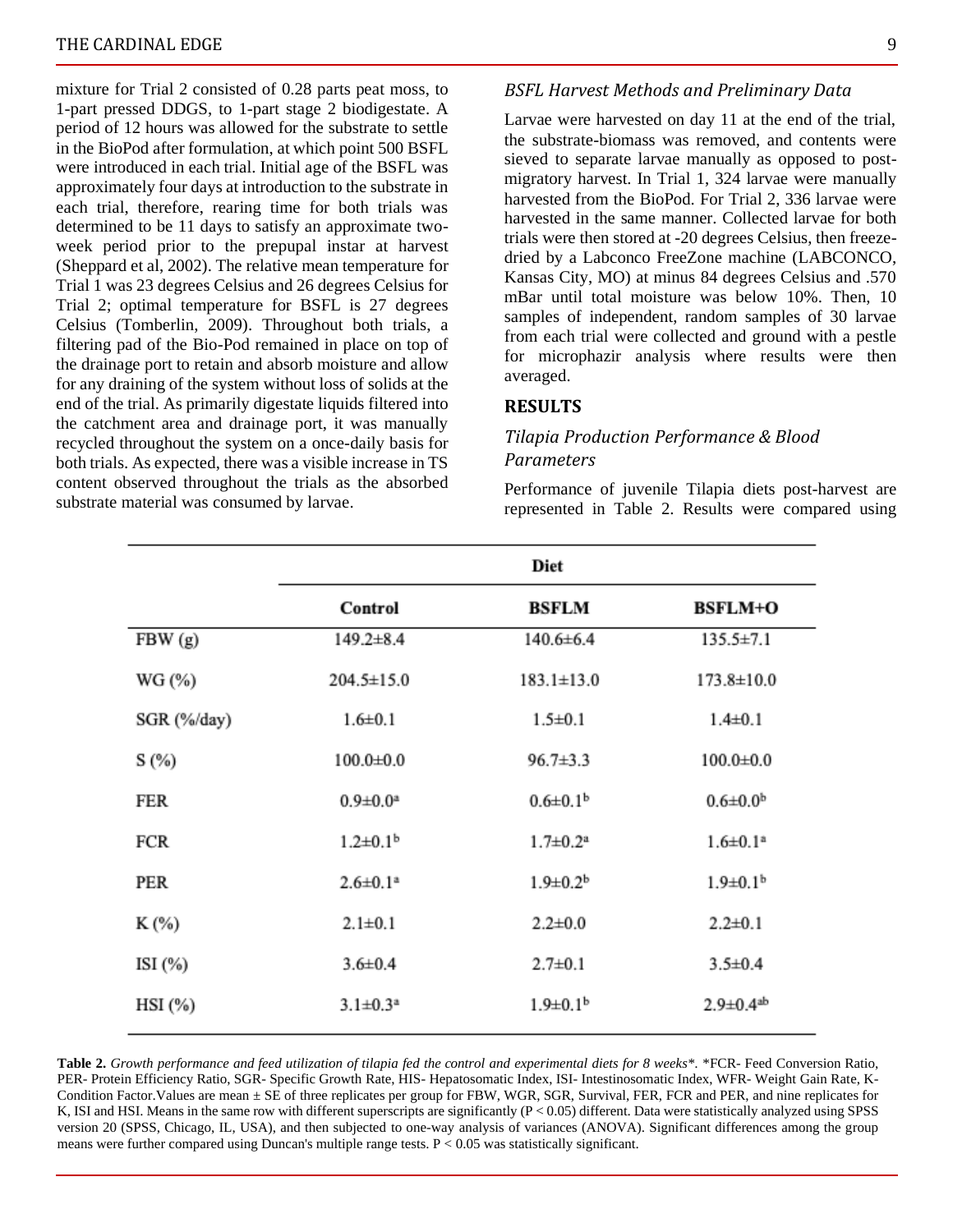| ALT ALP ALB GLOB TBIL<br>Diet<br>TP<br>Glu<br>HB<br>mg/dL U/L U/L g/dL g/dL mg/dL mmol/L %<br>g/dL<br>1<br>$3.8 \pm 51.3 \pm 56.7 \pm 38.0 \pm 1.9 \pm 1.9 \pm 0.3 \pm$<br>$7.2 \pm 21.3 \pm$<br>4.3<br>25<br>0.0<br>0.1<br>3.5<br>0.1<br>0.0<br>0.3<br>2<br>$4.5 \pm 55.3 \pm 63.7 \pm 38.0 \pm 2.1 \pm 2.4 \pm 0.3 \pm 1.5$<br>$8.5 \pm 25.0 \pm 1$<br>4.7<br>22<br>7.8 0.2<br>0.6<br>0.4<br>0.1<br>0.7<br>3<br>$51.7 \pm 40.3 \pm 41.3 \pm 1.6 \pm 2.2 \pm 0.4 \pm 1.5$<br>$3.9 +$<br>$7.8 \pm$<br>3.8 0.1<br>0.3<br>2.9<br>23<br>0.2<br>0.0<br>0.4 |  |  |  |  |            |
|--------------------------------------------------------------------------------------------------------------------------------------------------------------------------------------------------------------------------------------------------------------------------------------------------------------------------------------------------------------------------------------------------------------------------------------------------------------------------------------------------------------------------------------------------------|--|--|--|--|------------|
|                                                                                                                                                                                                                                                                                                                                                                                                                                                                                                                                                        |  |  |  |  | Hct        |
|                                                                                                                                                                                                                                                                                                                                                                                                                                                                                                                                                        |  |  |  |  |            |
|                                                                                                                                                                                                                                                                                                                                                                                                                                                                                                                                                        |  |  |  |  |            |
|                                                                                                                                                                                                                                                                                                                                                                                                                                                                                                                                                        |  |  |  |  | 0.9        |
|                                                                                                                                                                                                                                                                                                                                                                                                                                                                                                                                                        |  |  |  |  |            |
|                                                                                                                                                                                                                                                                                                                                                                                                                                                                                                                                                        |  |  |  |  | 2.1        |
|                                                                                                                                                                                                                                                                                                                                                                                                                                                                                                                                                        |  |  |  |  | $23.0 \pm$ |
|                                                                                                                                                                                                                                                                                                                                                                                                                                                                                                                                                        |  |  |  |  | 1.2        |

**Table 3.** *Random sample tilapia averages of biochemical and hematological blood data, respectively.* TP, total protein; Glu, glucose; ALT, alanine aminotransferase; ALP, alkaline phosphatase; ALB, albumin; GLOB, globulin; TBIL, total bilirubin; Hb, hemoglobin; Hct, hematocrit. SE calculated by SPSS statistical package (IBM, Chicago).

ANOVA data analysis performed by SPSS statistical package via Duncan's statistical analysis for significance. FCR, FER, and PER were held statistically significant from the Control diet.

The Control diet yielded a significantly higher PER and FCR than other diets, indicating greater feed utilization efficiency. However, the FCR and FER for both Diets 2 and 3 were significantly higher than Diet 1, and Diet 1 HSI was not significantly greater than BSFL+O. Any differences in final body weight (FBW) and specific growth rate (SGR) of BSFL feeds were not statistically different from the control. No significant difference with the control was found among blood-chemical and hematological parameters (Table 3,  $s$  4  $\&$  5) and the mean values are regular.

Hepatic enzyme presence (alanine aminotransferase-ALT, alkaline phosphatase-ALP) is consistent (Figure 4), showing no statistically significant difference, while remaining within a desirable reference range with no detected liver damage or evidence of hemolysis. Meanwhile, ALB and GLOB, and total bilirubin (TBIL) (Figure 5) are deemed acceptable across all diets suggesting consistent immune system functionality with a low level of blood clotting and healthy urinary excretion. Lack of significant difference in these areas among sampled diet groups suggests a general uniformity of immune and digestive health, which is consistent with assessment of glucose (GLU) levels which suggests near uniform stress (Barton, 2002) observable across all diet groups.

#### *BSFL Rearing Trial*

For both trials, microphazir analysis showed larvae nutrient content to be similar, with protein content at 44.2 and 44.7%, and extractable oil at 32.8 and 33.5%, respectively (Table 4).

The proximate content demonstrated by this result suggest that larvae reared on either stage of biodigestate meet the proximate nutrition requirements as successfully implemented Nile Tilapia aquafeed reared on mixed stillage. Thus, it is demonstrated that the BSFL can utilize anaerobic digestate in a substrate with mixed stillage as sorbent to a degree qualifying to satisfy Tilapia nutrition.

Concerning hematological parameters, higher hematocrit levels as well as hemoglobin rate—supportive of higher blood protein—are typically good indicators for oxygen transport capacity, which can be impaired by infection causing infected fish to develop an amneic state (Sebastiao et. al, 2011). The Hct and Hb levels in this study indicate organic defense by circulating blood cells was maintained in the RAS environment. Meanwhile, ALB and GLOB, and total bilirubin (TBIL) (Table 3) are uniformally at an acceptable level, suggesting consistant immune system functionality with a low level of blood clotting and healthy urinary excretion.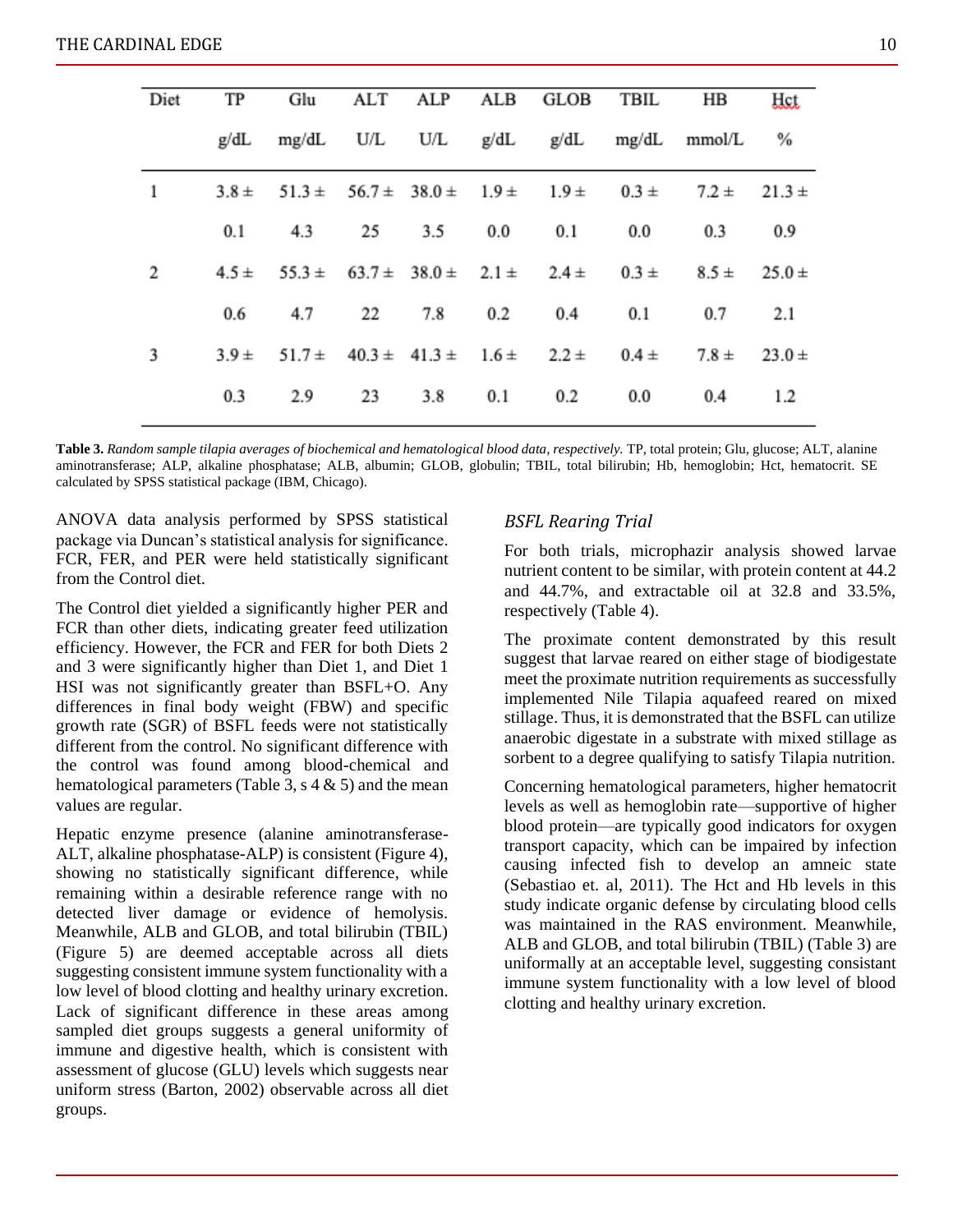| <b>Nutrient Parameter</b> | Trial 1 | Trial 2 |
|---------------------------|---------|---------|
|                           | %       | %       |
| Protein                   | 44.22   | 40.74   |
| Moisture                  | 2.10    | 1.95    |
| Extractable Oil           | 32.84   | 33.47   |
| Total Oil                 | 33.36   | 33.77   |
| Fiber                     | 4.12    | 4.22    |
| Ash                       | 12.47   | 14.46   |
| Starch                    | 0.94    | 2.90    |

**Table 4.** *BSFL proximate nutritional content.* Microphazir analysis of BSFL for rearing trail 1 and trial 2, respectively.

| <b>Nutrient Analysis</b> | Trial 1 | <b>Trial 2</b> |
|--------------------------|---------|----------------|
|                          | %       | $\%$           |
| Protein                  | 32.54   | 32.08          |
| Moisture                 | 8.05    | 1.82           |
| Extractable Oil          | 3.60    | 8.88           |
| Total Oil                | 12.15   | 9.52           |
| Fiber                    | 4.05    | 4.48           |
| Ash                      | 8.86    | 8.45           |
| Starch                   | 27.37   | 34.84          |
|                          |         |                |

**Table 5.** *Post-trial rearing substrate proximate nutritional content.* Microphazir analysis of freeze-dried substrate with stage 1 biodigestate for rearing trial 1 and freeze-dried substrate with stage 2 biodigestate for rearing trial 2, respectively.

#### **DISCUSSION & CONCLUSION**

Considering the indicated general level of health, the feeding trial demonstrated the resulting feedstuffs developed from DDGS reared BSFL are suitable feed ingredients for Nile Tilapia. Although BSFL-derived meal and oil evaluated in this study had lower nutritional value relative to FM, SBM, FO, and SBO regarding feed efficiency, diets were readily accepted by the Tilapia and supported similar growth rate and final weight. Any potential decrease in feed efficiency is tolerated, in addition to SGR, which is supported by uniform stress throughout blood parameters. Concerning PER, HSI, and feed efficiency, chitin has been suggested as a reason for inhibiting performance even at 1% diet inclusion, where it has also been suggested that defatting procedures in processing BSFLM may cause integration of lipids into developed chitin structure, affecting their availability for digestion (Rust, 2002; Kroekal et al., 2012). Nonetheless, considering a small degree of difference in amino acid-N and protein-N sources, as well exclusive use of mechanical methods producing the BSFL ingredients in

this study, effects of chitin on PER and feed efficiency may be negligible as no significant negative effect on growth parameters was observed.

In the BSFL trial, reared proximate content mirrored that of BSFL used in products for aquaculture feed production, having a typical protein content over 40% and fat/oil over 30%. Thus, larvae reared on anaerobic biodigestate show a sufficient applicability as an ingredient. Additionally, the resulting frass may be an adequate candidate to serve as fertilizer or soil additive or potential supplement to aquaculture feed as has been observed in other studies (Webster et al., 2015), though further frass analysis is needed. Analysis of the post-trial substrate as frass from trials one and two (Table 5) revealed protein content of 32.5 and 32.1%, and total oil 12.15 and 9.12%, respectively.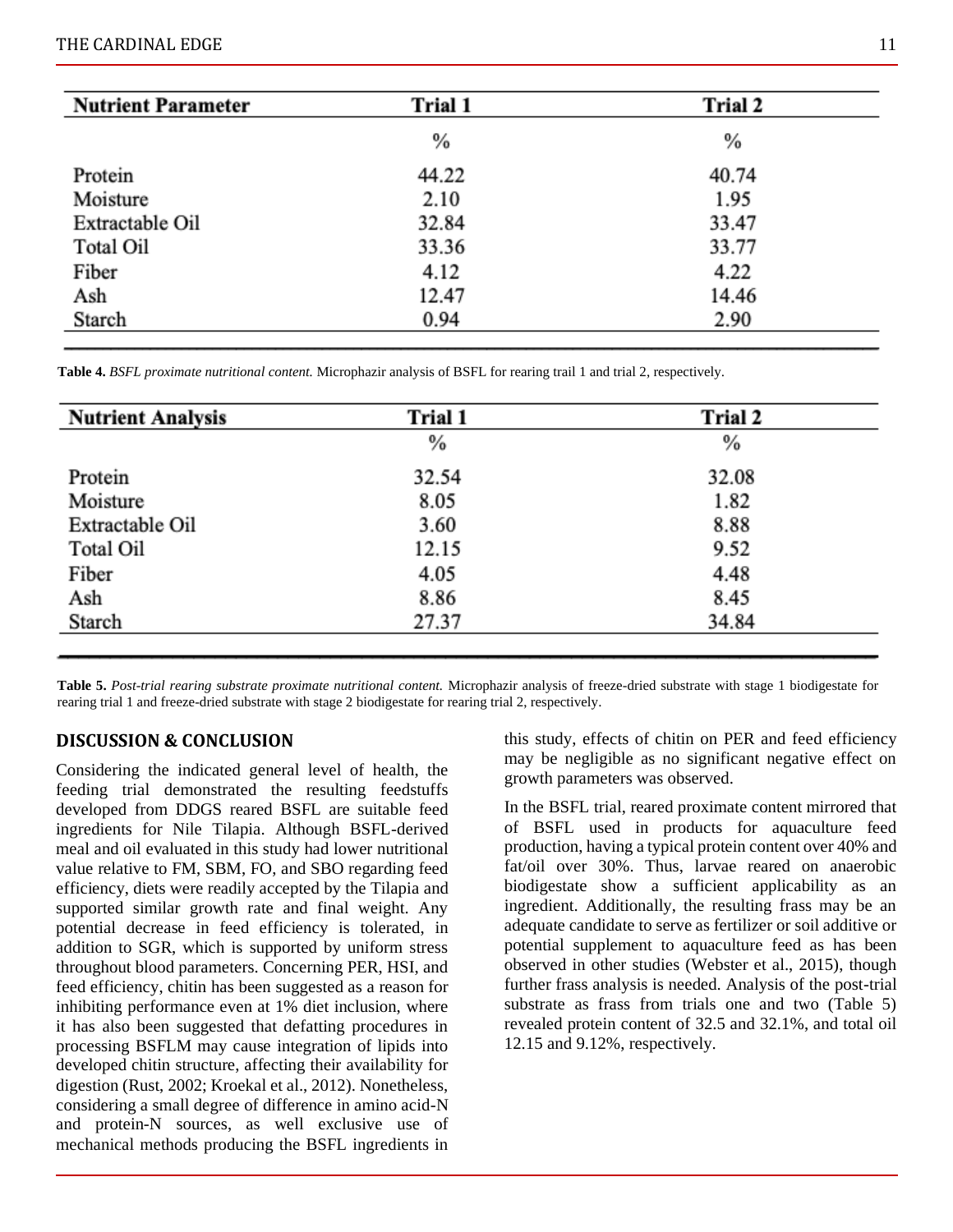#### THE CARDINAL EDGE 12



**Figure 4.** *ALT and ALP activities (A) and glucose content (B) in the blood of tilapia fed the experimental diets for 8 weeks.*



**Figure 5.** *Total protein (TP), globulin (GLOB) and albumin (ALB) contents in the blood of tilapia fed the experimental diets for 12 weeks.* 

Trial 1 substrate had a lower percentage of extractable oil at 3.6% rather than 8.88% for Trial 2. Reduced extractable oil in Trial 1 may be due to a more prolonged process of methanogenesis in the stage 2 digestion process or increased structural breakdown within the substrate due to higher anaerobic activity. A higher level of extractable oil in Trial 2 may suggest greater potential for bioconversion of n-3 and/or n-6 fatty acids by the BSFL than Trial 1, though further analyses is needed in assessing amino acid profile of biodigestate reared larvae. Furthermore, a harvest period with introduction of biodigestate could potentially degrade chitin structure development, similar to anaerobic bacteria observed in salt marsh environments (Boyer, 1987). However, concerns of chitin- often considered as a nutritional additive- may not be significant especially when using mechanical methods for feed development. Proximate nutrition content from this rearing trial provides a potential connection to form a closed sustainable system between waste management, energy production, and food production, where aquaculture sludge may be managed through for meso/thermophilic digestion (Madariaga and Marín, 2017).

In conclusion, by supporting the Nile Tilapia diet, the BSFL shows significant promise to close a gap of sustainability in an integrated process with anaerobic digestion, while its use of alternative feed and waste management may positively impact emission of greenhouse gases (GHG) especially in supporting methane sequestration. Any potential GHG emission in the substrate from active biodigestate is curtailed by larval reduction of the substrate, a vermiculture & digestate management process more environmentally friendly and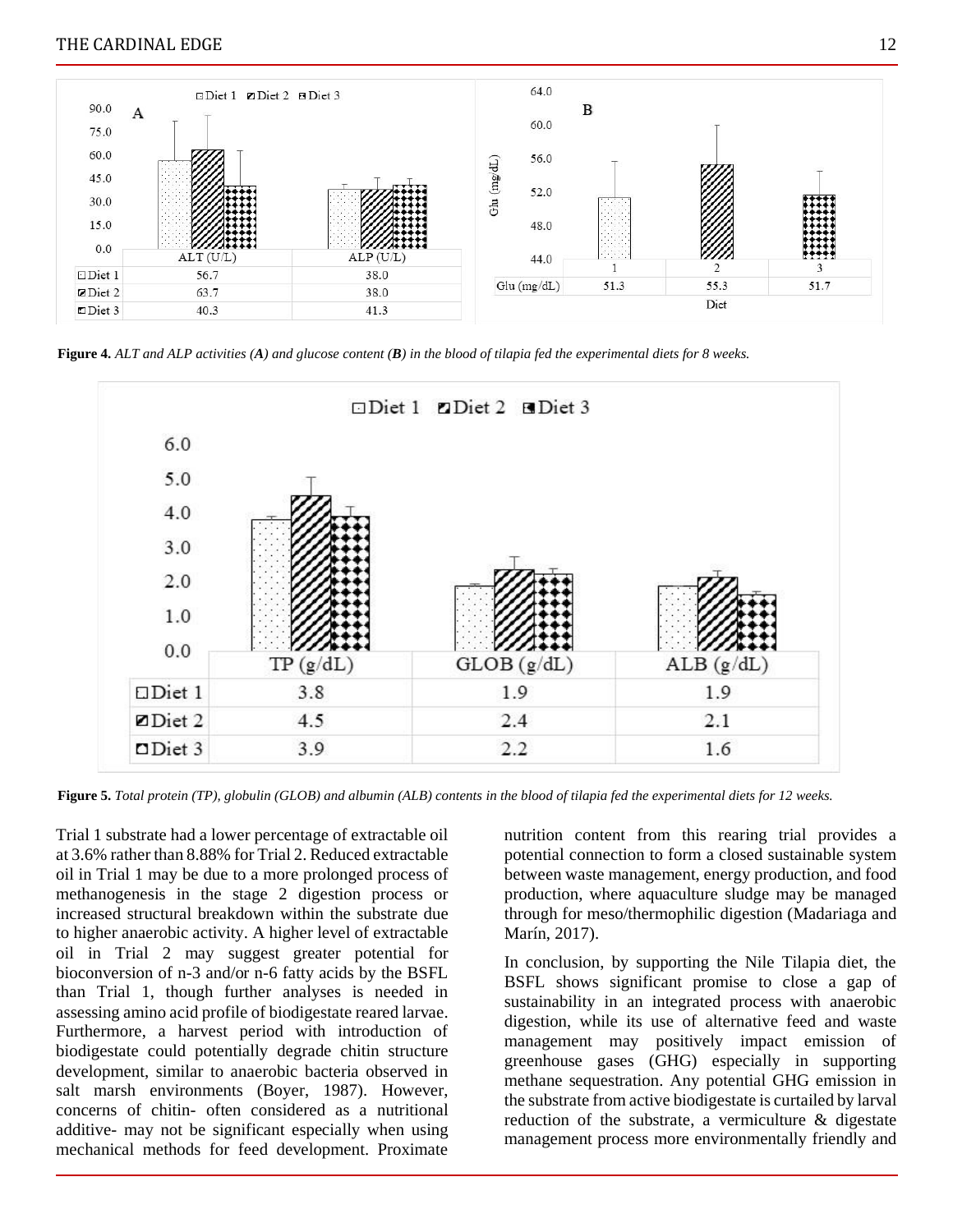economically supportive of food production and waste management. BSFL reared on the byproducts of distilling and renewable biogas seem to show high-potential to be implemented in a more closed-loop sustainable system between aquaculture and green-energy production via waste management.

#### *Conclusion on Viability of the System*

Additional industrial-scale study is required to implement the closed-loop system as suggested by this study. However, based upon an analysis of the vermiculture pilot study and results of aquaculture feeding trials, this study suggests great promise for a sustainable closed-loop system between anaerobic biodigestion, vermiculture production, aquaculture production, crop production, and distilling & subsequent stillage wastes. Given favorable economic conditions surrounding the use of stillage waste and most processes of "upcycling" value from wastes, private or public efforts are certainly warranted to develop such a system in a replicable manner and at an industrial scale. This may reduce methane emissions and wastes from each of the component practices and external inputs, in addition to proving more sustainable means of higher crop yields, and a renewable energy source provided from biogas. Further implementation and design of carboncapture technologies which may yield residual products useful in the agricultural sphere or in other component practices of the sustainable closed-loop is also warranted to further total carbon reduction. This too may be critical for large-scale development where net carbon-impact may be more fully assessed for this system to be fully considered in its capability as a potential combatant against greenhouse gas emissions. With the critical link qualitatively and quantitatively established in this study via aquaculture and vermiculture, the potential impact of this closed-loop system should be a subject of great excitement by the sustainability and related scientific communities. The results of this study urge large-scale implementation for further study.

#### **REFERENCES**

- Adeniyi OV, Folorunsho CY (2015). Performance of Clarias gariepinus (Burchell, 1822) fed dietary levels of black soldier fly, Hermetia illucens (Linnaeus, 1758) prepupae meal as a protein supplement.Int J Res Fish Aquat 5:89–93.
- A.M. Ziganshin, T. Schmidt, F. Scholwin, O. Il'inskaya, H. Harms, S. Kleinsteuber (2011). Bacteria and archaea involved in anaerobic digestion of distillers grains with solubles. Appl. Microbiol. Biotechnol., 89 , pp. 2039-2052
- Barton, BA (2002). Stress in Fishes: A Diversity of Responses with Particular Reference to Changes in Circulating Corticosteroids. Integrative and Comparative Biology. 42(3): 517-525.
- Bondari, K. and Sheppard, D. C. (1987). Soldier fly, Hermetia illucens L., larvae as feed for channel catfish, Ictalurus punctatus (Rafinesque), and blue tilapia, Oreochromis aureus (Steindachner). Aquaculture Research, 18: 209-220. doi:10.1111/j.1365-2109.1987.tb00141.x
- Boyer, JN (1987). End products of anaerobic chitin degradation by salt marsh bacteria as substrates for dissimilatory sulfate reduction and methanogenesis. Applied Environmental Microbiology. Dec; 52(6): 1415-8.
- C. Eskicioglu, K.J. Kennedy, J. Marin, B. Strehler (2011). Anaerobic digestion of whole stillage from dry-grind corn ethanol plant under mesophilic and thermophilic conditions. Bioresour. Technol., 102, pp. 1079-1086.
- David Zaks, Niven Winchester, et. al (2011). Contribution of Anaerobic Digestors to Emissions Mitigation and Electricity Generation Under U.S. Climate Policy. Environmental Science Technology, 45 (16): 6735-6742. Web: <https://www.ncbi.nlm.nih.gov/pmc/articles/PMC3155279/>
- Diener, S., Studt Solano, N.M., Roa Gutiérrez, F., et al. (2011). Biological Treatment of Municipal Organic Waste using Black Soldier Fly Larvae. Waste Biomass Valorization 2: 357.
- Dortmans (2015). Valorization of Organic Waste Effect of the Feeding Regime on Process Parameters in a Continuous Black Soldier Fly Larvae Composting System. Masters thesis. Industrial ecology royal institute of technology, Stockholm, Sweden.
- FAO (2016). The State of World Fisheries and Aquaculture (2016). Contributing to food security and nutrition for all. Rome. 200 pp.
- Gustavsson, Jenny & Cederberg, Christel & Sonesson, Ulf (2011). Global Food Losses and Food Waste. Save Food at Interpack Düsseldorf, Germany.
- He, Qingyao, Shi, Mingfei , Liang, Feihong, Xi, Long, Cheng, Xin, and Yan, Shuiping (2019). A Sustainable Process Concerning Negative CO2 Emission and Profit Increase of Anaerobic Digestion. Sustainable Chem. Eng., 7, 2, 2276–2284.
- Janet Kelly, Barry Kornstein, Ryan Marshall (2017). The Economic and Fiscal Impacts of the Distilling Industry in Kentucky. University of Louisville, Urban Studies Institute prepared for the Kentucky Distillers Association. Web: [https://kybourbon.com/wp-content/uploads/2017/03/Kentucky-](https://kybourbon.com/wp-content/uploads/2017/03/Kentucky-Bourbon-Economic-Impact-Study-2017-Final.pdf)[Bourbon-Economic-Impact-Study-2017-Final.pdf](https://kybourbon.com/wp-content/uploads/2017/03/Kentucky-Bourbon-Economic-Impact-Study-2017-Final.pdf)
- Johan Lund (2014). Aquaculture Effluents as Fertilizer in Hydroponic Cultivation: A Case Study Comparing Nutritional and Microbiological Properties. Beatrix Alsanius, SLU, Institutionen för Biosystem och teknologi, Accessed at: <https://core.ac.uk/download/pdf/19883686.pdf>
- Kentucky Department for Environmental Protection (2017). Distilling By-products: Simplifying Compliance. Division of Compliance Assistance, accessed at: [https://eec.ky.gov/Environmental-Protection/Compliance-](https://eec.ky.gov/Environmental-Protection/Compliance-Assistance/DCA%20Resource%20Document%20Library/DistillersGrainsontheFarm.pdf)[Assistance/DCA%20Resource%20Document%20Library/Distille](https://eec.ky.gov/Environmental-Protection/Compliance-Assistance/DCA%20Resource%20Document%20Library/DistillersGrainsontheFarm.pdf) [rsGrainsontheFarm.pdf](https://eec.ky.gov/Environmental-Protection/Compliance-Assistance/DCA%20Resource%20Document%20Library/DistillersGrainsontheFarm.pdf)
- Lievens, S., Poma, G., De Smet, J., Van Campenhout, L., Covaci, A., & Van Der Borght, M. (2021). Chemical safety of black soldier fly larvae (Hermetia illucens), knowledge gaps and recommendations for future research: a critical review. Journal of Insects as Food and Feed, 1-14.
- Madariaga, S. T. and Marín, S. L. (2017). Sanitary and environmental conditions of aquaculture sludge. Aquac Res, 48: 1744-1750. doi:10.1111/are.13011
- Mirzoyan, N., Parnes, S., Singer, A., Tal, Y., Sowers, K., & Gross, A. (2008). Quality of brackish aquaculture sludge and its suitability for anaerobic digestion and methane production in an upflow anaerobic sludge blanket (UASB) reactor. Aquaculture, 279(1-4), 35-41.
- Médale, F., R. Le Boucher, M. Dupont-Nivet, E. Quillet, J. Aubin, and S. Panserat (2013). Des aliments à base de végétaux pour les poissons d'élevage. INRA Prod. Anim. 26:303–316.
- Mikucka, W., Zielińska, M. Distillery Stillage: Characteristics, Treatment, and Valorization. Appl Biochem Biotechnol **192,** 770–793 (2020)[. https://doi.org/10.1007/s12010-](https://doi.org/10.1007/s12010-020-03343-5) [020-03343-5](https://doi.org/10.1007/s12010-020-03343-5)